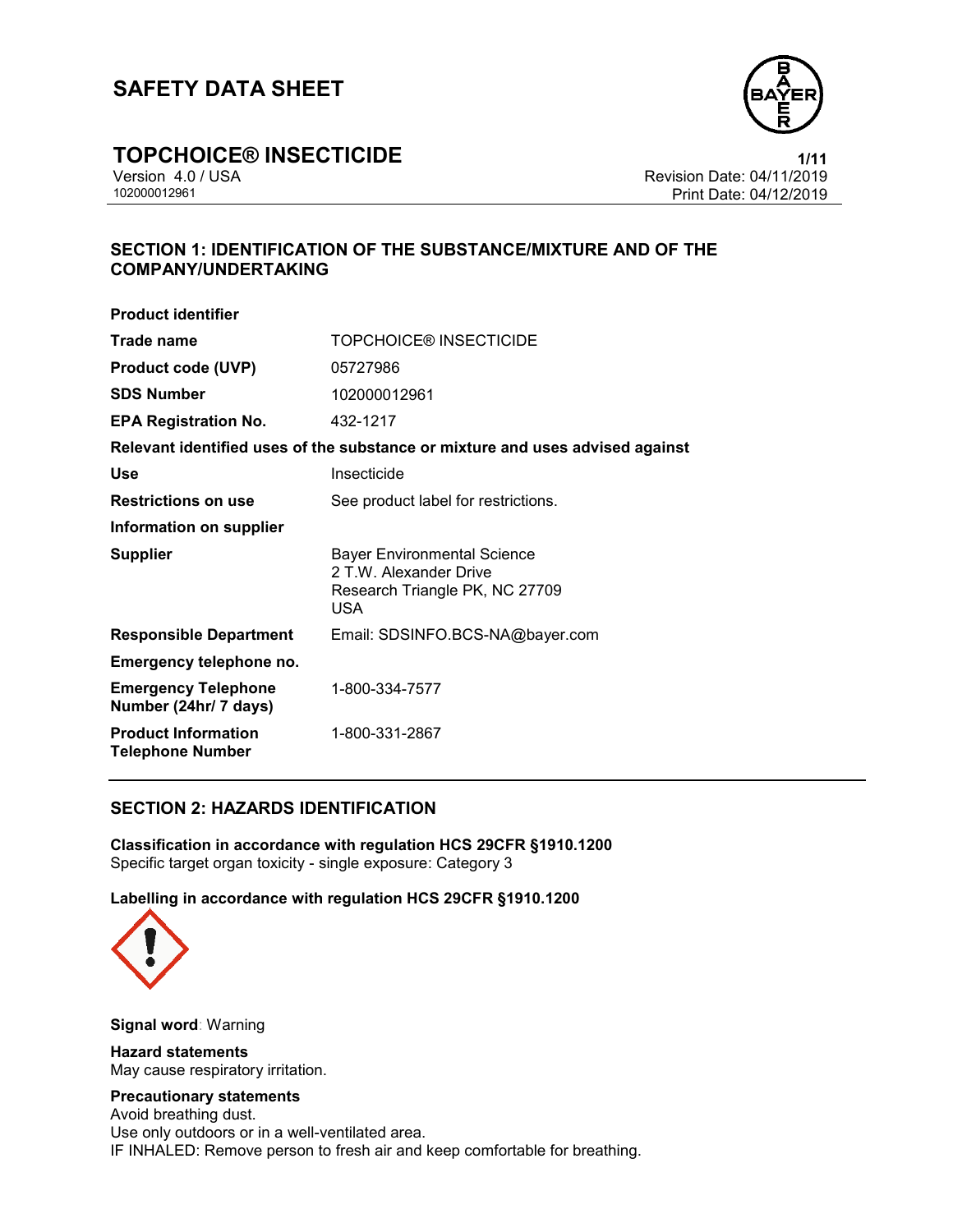

## **TOPCHOICE® INSECTICIDE**<br>Version 4.0 / USA **Proporting the Section A.0** / USA **Proporting the Section Date:** 04/11/2019

Version 4.0 / USA Revision Date: 04/11/2019 Print Date: 04/12/2019

Call a POISON CENTER/doctor/physician if you feel unwell. Store in a well-ventilated place. Keep container tightly closed. Store locked up. Dispose of contents/container in accordance with local regulation.

#### **Hazards Not Otherwise Classified (HNOC)**

No physical hazards not otherwise classified. No health hazards not otherwise classified.

#### **SECTION 3: COMPOSITION/INFORMATION ON INGREDIENTS**

| <b>Hazardous Component Name</b> | CAS-No.     | Concentration % by weight |
|---------------------------------|-------------|---------------------------|
| Fipronil                        | 120068-37-3 | 0.0143                    |

#### **SECTION 4: FIRST AID MEASURES**

#### **Description of first aid measures**

| <b>General advice</b>                                                      | When possible, have the product container or label with you when<br>calling a poison control center or doctor or going for treatment.                                                                                                                                                                     |  |
|----------------------------------------------------------------------------|-----------------------------------------------------------------------------------------------------------------------------------------------------------------------------------------------------------------------------------------------------------------------------------------------------------|--|
| <b>Inhalation</b>                                                          | Move to fresh air. If symptoms persist, call a physician. If person is not<br>breathing, call 911 or an ambulance, then give artificial respiration,<br>preferably mouth-to-mouth if possible.                                                                                                            |  |
| <b>Skin contact</b>                                                        | Take off contaminated clothing and shoes immediately. Wash off<br>immediately with plenty of water for at least 15 minutes. Get medical<br>attention if irritation develops and persists.                                                                                                                 |  |
| Eye contact                                                                | Hold eye open and rinse slowly and gently with water for 15-20<br>minutes. Remove contact lenses, if present, after the first 5 minutes,<br>then continue rinsing eye. Get medical attention if irritation develops<br>and persists.                                                                      |  |
| Ingestion                                                                  | Call a physician or poison control center immediately. DO NOT induce<br>vomiting unless directed to do so by a physician or poison control<br>center. Rinse out mouth and give water in small sips to drink. Never<br>give anything by mouth to an unconscious person. Do not leave victim<br>unattended. |  |
| Most important symptoms and effects, both acute and delayed                |                                                                                                                                                                                                                                                                                                           |  |
| <b>Symptoms</b>                                                            | Symptoms of Overexposure, Lethargy, Tremors, Convulsions                                                                                                                                                                                                                                                  |  |
| Indication of any immediate medical attention and special treatment needed |                                                                                                                                                                                                                                                                                                           |  |
| <b>Treatment</b>                                                           | Appropriate supportive and symptomatic treatment as indicated by the<br>patient's condition is recommended. There is no specific antidote.                                                                                                                                                                |  |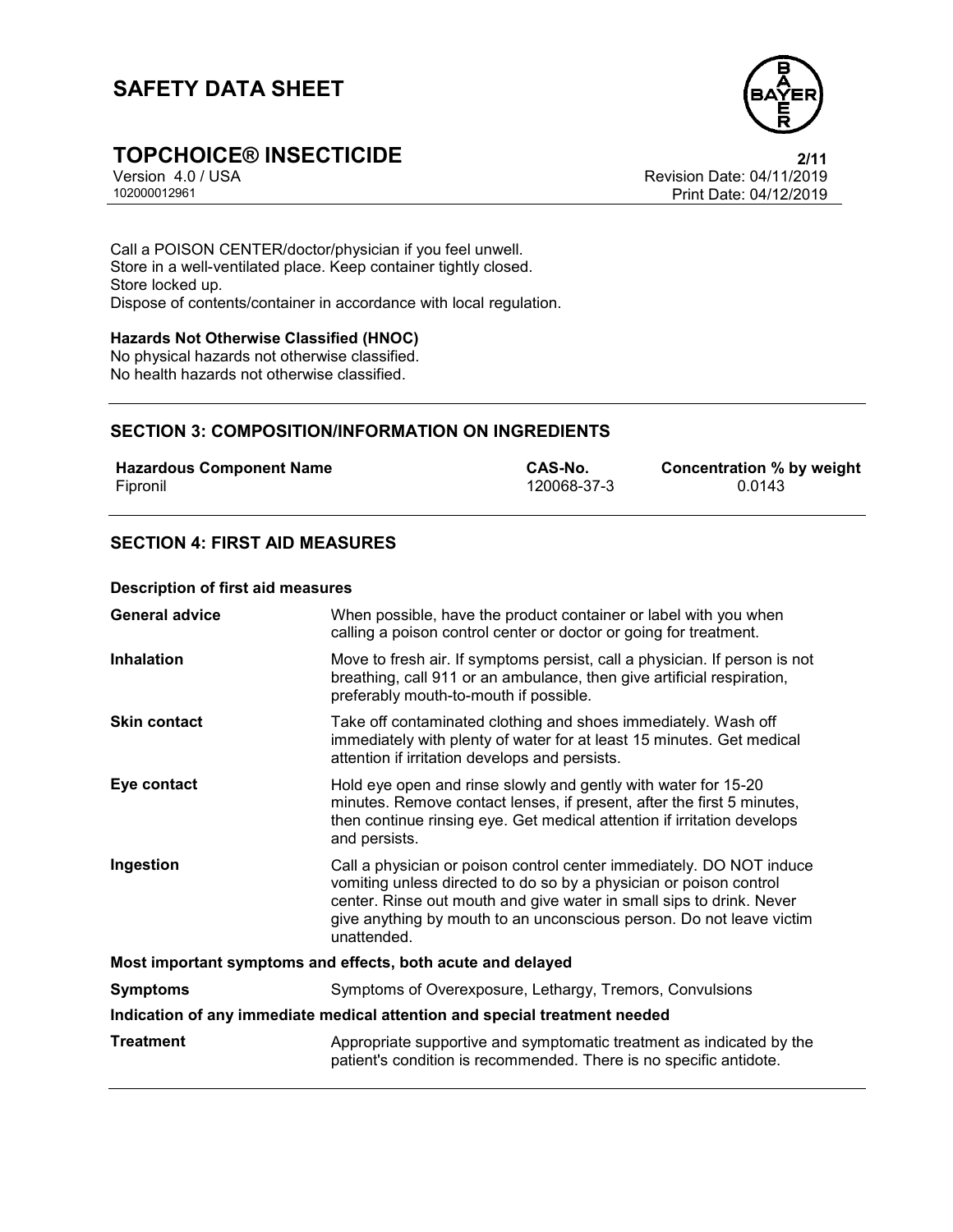

# **TOPCHOICE® INSECTICIDE**<br>Version 4.0 / USA **111/2019**<br>Revision Date: 04/11/2019

Version 4.0 / USA Revision Date: 04/11/2019<br>102000012961 Print Date: 04/12/2019 Print Date: 04/12/2019

### **SECTION 5: FIREFIGHTING MEASURES**

| <b>Extinguishing media</b>                                         |                                                                                                                                                                                              |
|--------------------------------------------------------------------|----------------------------------------------------------------------------------------------------------------------------------------------------------------------------------------------|
| <b>Suitable</b>                                                    | Water spray, Foam, Dry chemical, Carbon dioxide (CO2)                                                                                                                                        |
| <b>Unsuitable</b>                                                  | High volume water jet                                                                                                                                                                        |
| <b>Special hazards arising</b><br>from the substance or<br>mixture | Dangerous gases are evolved in the event of a fire.                                                                                                                                          |
| <b>Advice for firefighters</b>                                     |                                                                                                                                                                                              |
| <b>Special protective</b><br>equipment for firefighters            | Firefighters should wear NIOSH approved self-contained breathing<br>apparatus and full protective clothing.                                                                                  |
| <b>Further information</b>                                         | Keep out of smoke. Fight fire from upwind position. Cool closed<br>containers exposed to fire with water spray. Do not allow run-off from<br>fire fighting to enter drains or water courses. |
| <b>Flash point</b>                                                 | Not applicable                                                                                                                                                                               |
| <b>Auto-ignition temperature</b>                                   | No data available                                                                                                                                                                            |
| <b>Lower explosion limit</b>                                       | Not applicable                                                                                                                                                                               |
| <b>Upper explosion limit</b>                                       | Not applicable                                                                                                                                                                               |
| <b>Explosivity</b>                                                 | No data available                                                                                                                                                                            |

#### **SECTION 6: ACCIDENTAL RELEASE MEASURES**

| Personal precautions, protective equipment and emergency procedures |                                                                                                                                                                                                            |  |
|---------------------------------------------------------------------|------------------------------------------------------------------------------------------------------------------------------------------------------------------------------------------------------------|--|
| <b>Precautions</b>                                                  | Keep unauthorized people away. Isolate hazard area. Avoid contact<br>with spilled product or contaminated surfaces. Avoid dust formation.                                                                  |  |
| Methods and materials for containment and cleaning up               |                                                                                                                                                                                                            |  |
| Methods for cleaning up                                             | Avoid dust formation. Collect and transfer the product into a properly<br>labelled and tightly closed container. Clean contaminated floors and<br>objects thoroughly, observing environmental regulations. |  |
| <b>Additional advice</b>                                            | Use personal protective equipment. If the product is accidentally<br>spilled, do not allow to enter soil, waterways or waste water canal.                                                                  |  |
| Reference to other sections                                         | Information regarding safe handling, see section 7.<br>Information regarding personal protective equipment, see section 8.<br>Information regarding waste disposal, see section 13.                        |  |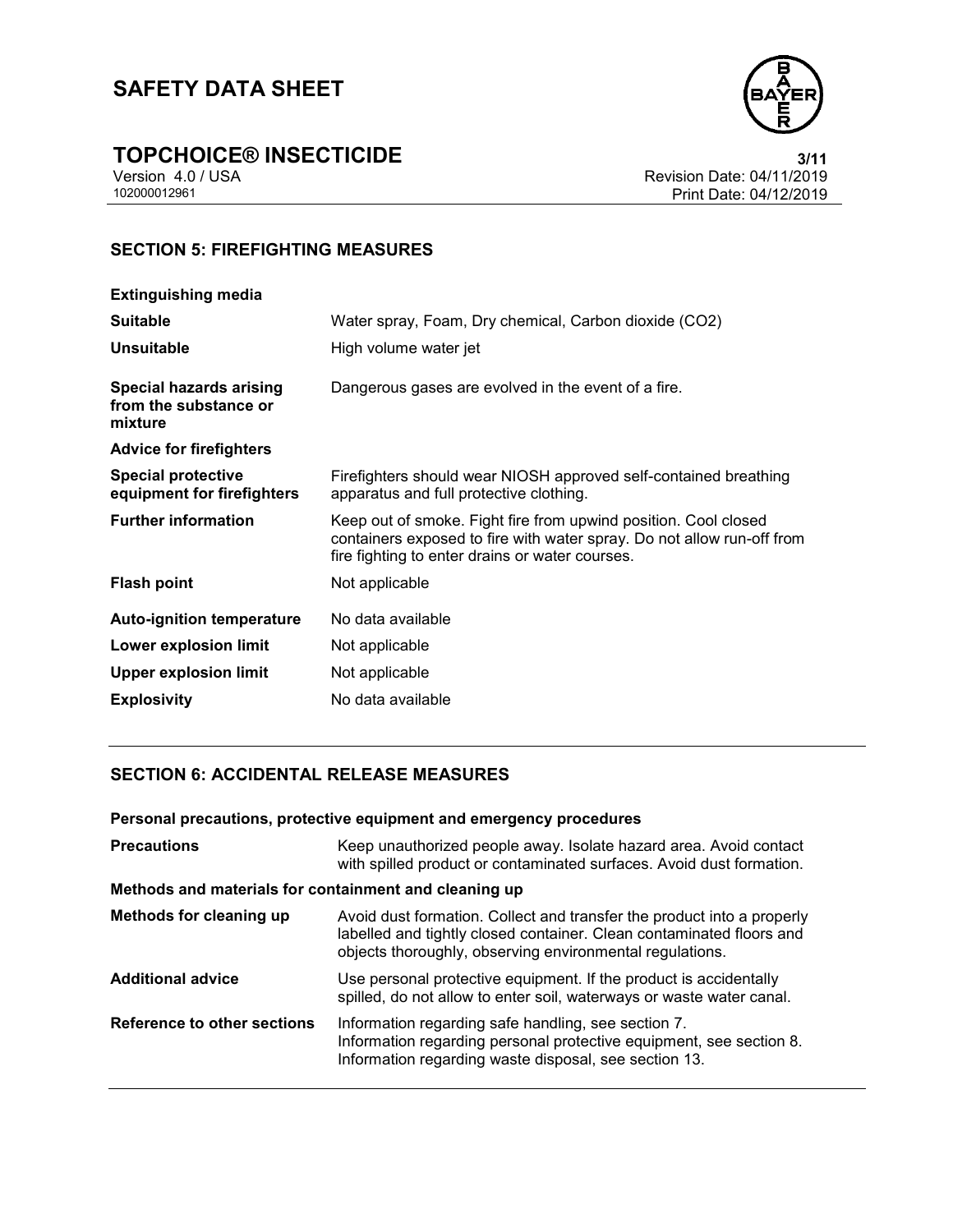



Version 4.0 / USA Revision Date: 04/11/2019 Print Date: 04/12/2019

#### **SECTION 7: HANDLING AND STORAGE**

#### **Precautions for safe handling**

| Advice on safe handling                                      | Handle and open container in a manner as to prevent spillage. Avoid<br>dust formation. Use only in area provided with appropriate exhaust<br>ventilation.                                                                                                                                                                                                                              |  |
|--------------------------------------------------------------|----------------------------------------------------------------------------------------------------------------------------------------------------------------------------------------------------------------------------------------------------------------------------------------------------------------------------------------------------------------------------------------|--|
| <b>Advice on protection</b><br>against fire and explosion    | Dust may form explosive mixture in air. Take measures to prevent the<br>build up of electrostatic charge. Keep away from heat and sources of<br>ignition.                                                                                                                                                                                                                              |  |
| <b>Hygiene measures</b>                                      | Wash hands thoroughly with soap and water after handling and before<br>eating, drinking, chewing gum, using tobacco, using the toilet or<br>applying cosmetics.<br>Remove Personal Protective Equipment (PPE) immediately after<br>handling this product. Remove soiled clothing immediately and clean<br>thoroughly before using again. Wash thoroughly and put on clean<br>clothing. |  |
| Conditions for safe storage, including any incompatibilities |                                                                                                                                                                                                                                                                                                                                                                                        |  |
| <b>Requirements for storage</b><br>areas and containers      | Store in original container and out of the reach of children, preferably in<br>a locked storage area. Store in a cool, dry place and in such a manner<br>as to prevent cross contamination with other crop protection products,<br>fertilizers, food, and feed.                                                                                                                        |  |

#### **SECTION 8: EXPOSURE CONTROLS/PERSONAL PROTECTION**

#### **Control parameters**

| <b>Components</b> | CAS-No.     | <b>Control parameters</b> | <b>Update</b> | <b>Basis</b> |
|-------------------|-------------|---------------------------|---------------|--------------|
| Fipronil          | 120068-37-3 | $0.035$ mg/m $3$<br>'TWA) |               | OES BCS*     |

\*OES BCS: Internal Bayer AG, Crop Science Division "Occupational Exposure Standard"

#### **Exposure controls**

#### **Personal protective equipment**

In normal use and handling conditions please refer to the label and/or leaflet. In all other cases the following recommendations would apply.

| <b>Respiratory protection</b>      | When respirators are required, select NIOSH approved equipment<br>based on actual or potential airborne concentrations and in<br>accordance with the appropriate regulatory standards and/or industry<br>recommendations. |
|------------------------------------|---------------------------------------------------------------------------------------------------------------------------------------------------------------------------------------------------------------------------|
| <b>Hand protection</b>             | Waterproof gloves                                                                                                                                                                                                         |
| Eye protection                     | Safety glasses with side-shields                                                                                                                                                                                          |
| Skin and body protection           | Wear long-sleeved shirt and long pants and shoes plus socks.                                                                                                                                                              |
| <b>General protective measures</b> | Follow manufacturer's instructions for cleaning/maintaining PPE. If                                                                                                                                                       |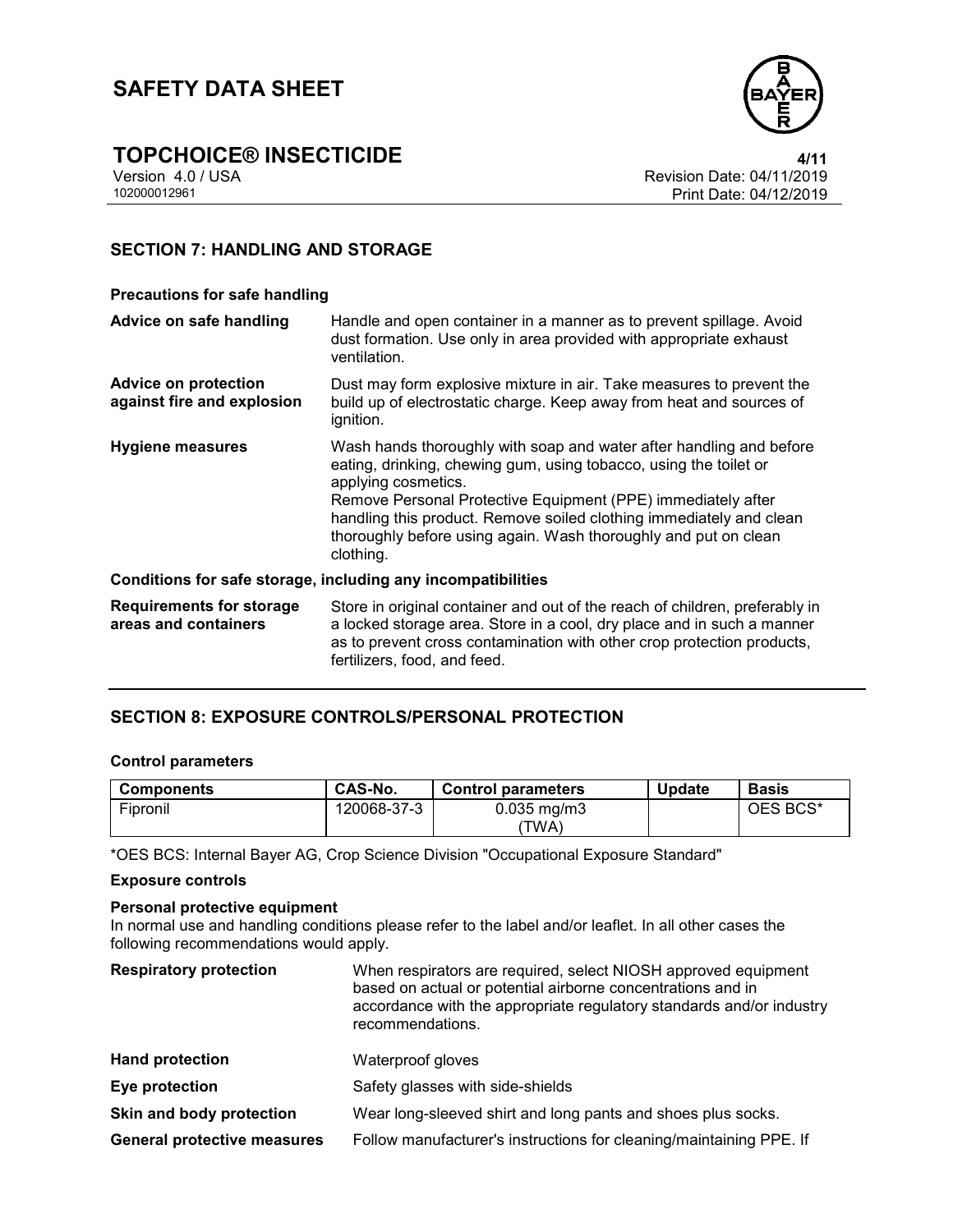

## **TOPCHOICE® INSECTICIDE**<br>Version 4.0 / USA **by Careford Proportion Cate:** 04/11/2019

Version 4.0 / USA Revision Date: 04/11/2019 Print Date: 04/12/2019

> no such instructions for washables, use detergent and warm/tepid water. Keep and wash PPE separately from other laundry.

### **SECTION 9. PHYSICAL AND CHEMICAL PROPERTIES**

| light grey to brown |
|---------------------|
| granular            |
| odourless           |
| No data available   |
| 8.1(1%)             |
| No data available   |
| Not applicable      |
| 46 - 50 lbs/cu.ft.  |
| Not applicable      |
| Not applicable      |
| Not applicable      |
| dispersible         |
| No data available   |
| No data available   |
| No data available   |
| Not applicable      |
| Not applicable      |
| No data available   |
| Not applicable      |
| Not applicable      |
| No data available   |
|                     |

#### **SECTION 10: STABILITY AND REACTIVITY**

| <b>Reactivity</b>            |                                              |
|------------------------------|----------------------------------------------|
| <b>Thermal decomposition</b> | No data available                            |
| <b>Chemical stability</b>    | Stable under recommended storage conditions. |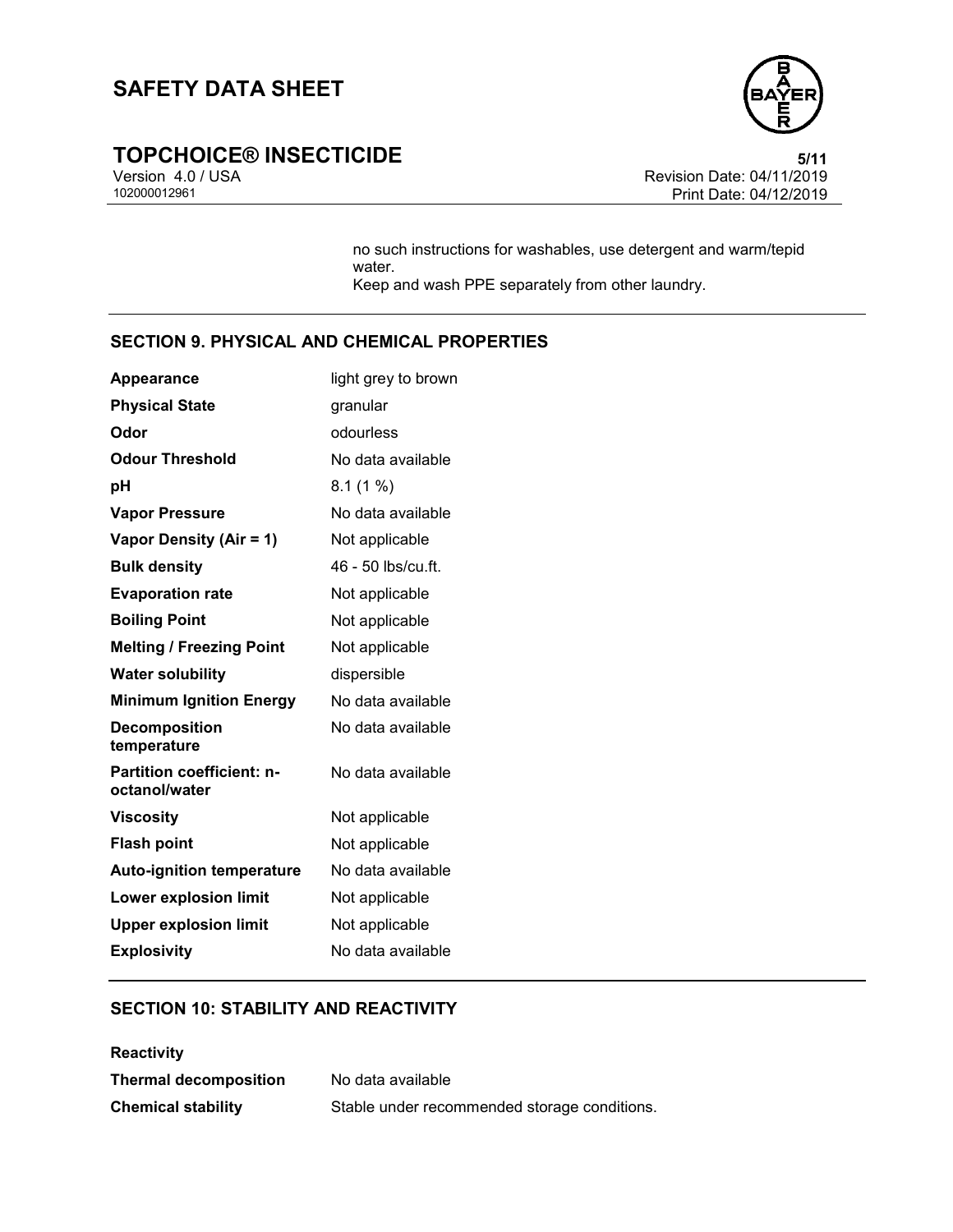

## **TOPCHOICE® INSECTICIDE**<br>Version 4.0 / USA **CONTROLLER CONTROLLER SECTICIDE**<br>Revision Date: 04/11/2019

Version 4.0 / USA Revision Date: 04/11/2019 Print Date: 04/12/2019

| <b>Possibility of hazardous</b><br>reactions | No hazardous reactions when stored and handled according to<br>prescribed instructions. |
|----------------------------------------------|-----------------------------------------------------------------------------------------|
| <b>Conditions to avoid</b>                   | Extremes of temperature and direct sunlight.<br>Heat, flames and sparks.                |
| Incompatible materials                       | Strong acids, Strong bases, Strong oxidizing agents                                     |
| <b>Hazardous decomposition</b><br>products   | Thermal decomposition can lead to release of:<br>Carbon oxides<br>Sulphur compounds     |

#### **SECTION 11: TOXICOLOGICAL INFORMATION**

| <b>Exposure routes</b>                      | Ingestion, Eye contact, Skin Absorption, Inhalation                                                                                                              |  |
|---------------------------------------------|------------------------------------------------------------------------------------------------------------------------------------------------------------------|--|
| <b>Immediate Effects</b><br><b>Eye</b>      | Causes eye irritation.                                                                                                                                           |  |
| <b>Skin</b>                                 | Harmful if absorbed through skin.                                                                                                                                |  |
| <b>Inhalation</b>                           | No specific effects on humans are known under normal use<br>conditions.                                                                                          |  |
| Information on toxicological effects        |                                                                                                                                                                  |  |
| <b>Acute oral toxicity</b>                  | LD50 (male/female combined Rat) $>$ 5,000 mg/kg                                                                                                                  |  |
| <b>Acute inhalation toxicity</b>            | LC50 (male/female combined Rat) $>$ 5.16 mg/l<br>Exposure time: 4 h<br>Determined in the form of dust.<br>(actual)<br>Test conducted with a similar formulation. |  |
| <b>Acute dermal toxicity</b>                | LD50 (male/female combined Rabbit) > 2,000 mg/kg                                                                                                                 |  |
| <b>Skin corrosion/irritation</b>            | No skin irritation (Rabbit)                                                                                                                                      |  |
| Serious eye damage/eye<br>irritation        | Mild eye irritation. (Rabbit)                                                                                                                                    |  |
| <b>Respiratory or skin</b><br>sensitisation | Skin: Non-sensitizing. (Guinea pig)                                                                                                                              |  |

#### **Assessment STOT Specific target organ toxicity – repeated exposure**

Fipronil caused specific target organ toxicity in experimental animal studies in the following organ(s): Liver. Fipronil caused neurobehavioral effects and/or neuropathological changes in animal studies.

#### **Assessment mutagenicity**

Fipronil was not mutagenic or genotoxic in a battery of in vitro and in vivo tests.

#### **Assessment carcinogenicity**

Fipronil caused an increased incidence of tumours in rats in the following organ(s): Thyroid. The mechanism that triggers tumours in rodents and the type of tumours observed are not relevant to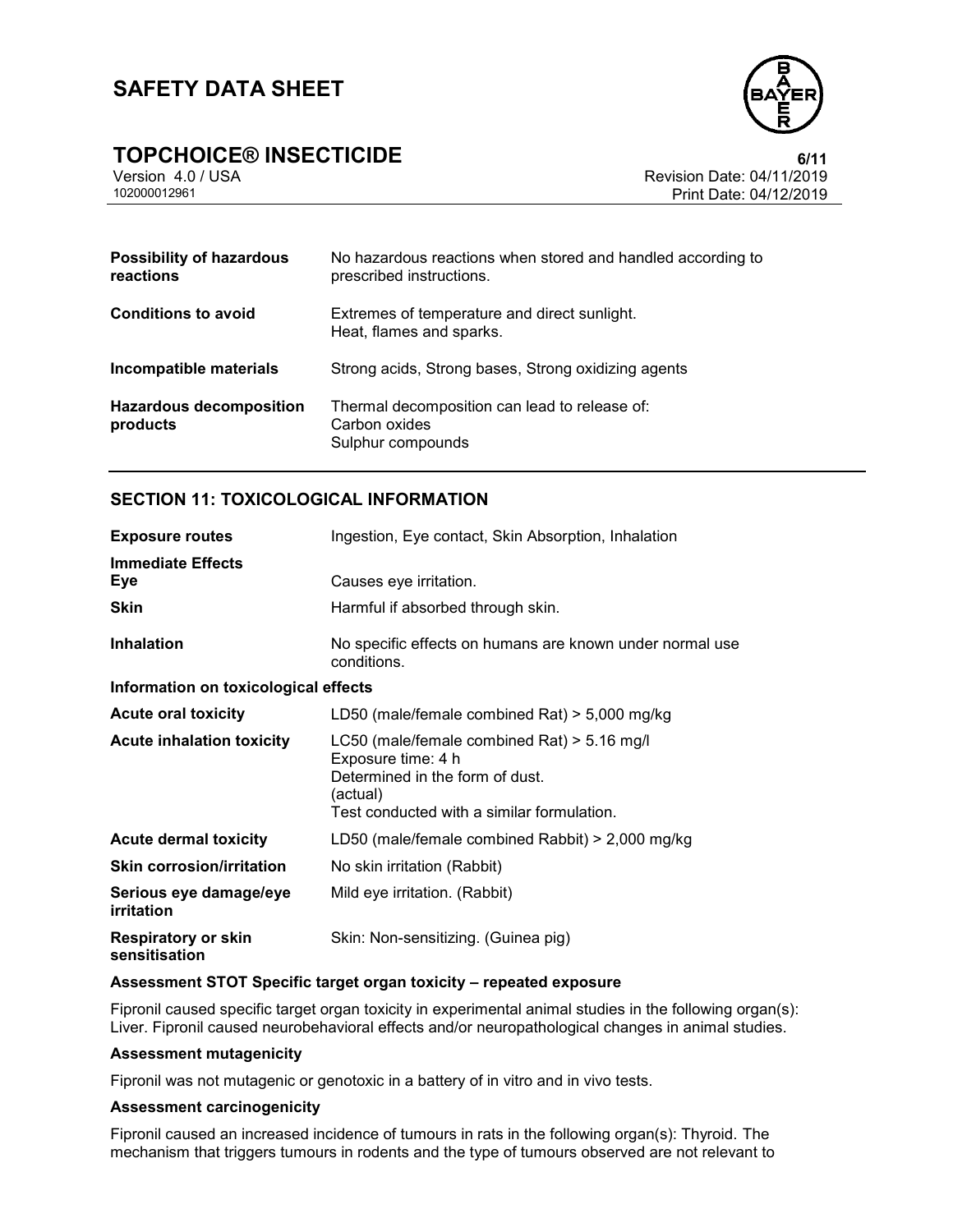

## **TOPCHOICE® INSECTICIDE**<br>Version 4.0 / USA Version 4.0 / USA

Version 4.0 / USA Revision Date: 04/11/2019 Print Date: 04/12/2019

humans.

**ACGIH**

None.

**NTP**

None.

**IARC**

None.

**OSHA**

None.

#### **Assessment toxicity to reproduction**

Fipronil caused reproduction toxicity in a two-generation study in rats only at dose levels also toxic to the parent animals. The reproduction toxicity seen with Fipronil is related to parental toxicity.

#### **Assessment developmental toxicity**

Fipronil did not cause developmental toxicity in rats and rabbits.

#### **Further information**

Only acute toxicity studies have been performed on the formulated product. The non-acute information pertains to the active ingredient(s).

#### **SECTION 12: ECOLOGICAL INFORMATION**

| <b>Toxicity to fish</b>                     | LC50 (Lepomis macrochirus (Bluegill sunfish)) = 0.0852 mg/l<br>Exposure time: 96 h<br>The value mentioned relates to the active ingredient fipronil.                                                                                                                                       |
|---------------------------------------------|--------------------------------------------------------------------------------------------------------------------------------------------------------------------------------------------------------------------------------------------------------------------------------------------|
| <b>Chronic toxicity to fish</b>             | Cyprinodon variegatus (sheepshead minnow)<br>Early-life Stage<br>$NOEC: = 0.0029$ mg/l<br>Exposure time: 35 d<br>The value mentioned relates to the active ingredient fipronil.                                                                                                            |
|                                             | Oncorhynchus mykiss (rainbow trout)<br>Early-life Stage<br>$NOEC: = 0.015$ mg/l<br>Exposure time: 90 d<br>The value mentioned relates to the active ingredient fipronil.                                                                                                                   |
| <b>Toxicity to aquatic</b><br>invertebrates | EC50 (Daphnia magna (Water flea)) = 0.19 mg/l<br>Exposure time: 48 h<br>The value mentioned relates to the active ingredient fipronil.<br>LC50 (Mysidopsis bahia (mysid shrimp)) = $0.00014$ mg/l<br>Exposure time: 96 h<br>The value mentioned relates to the active ingredient fipronil. |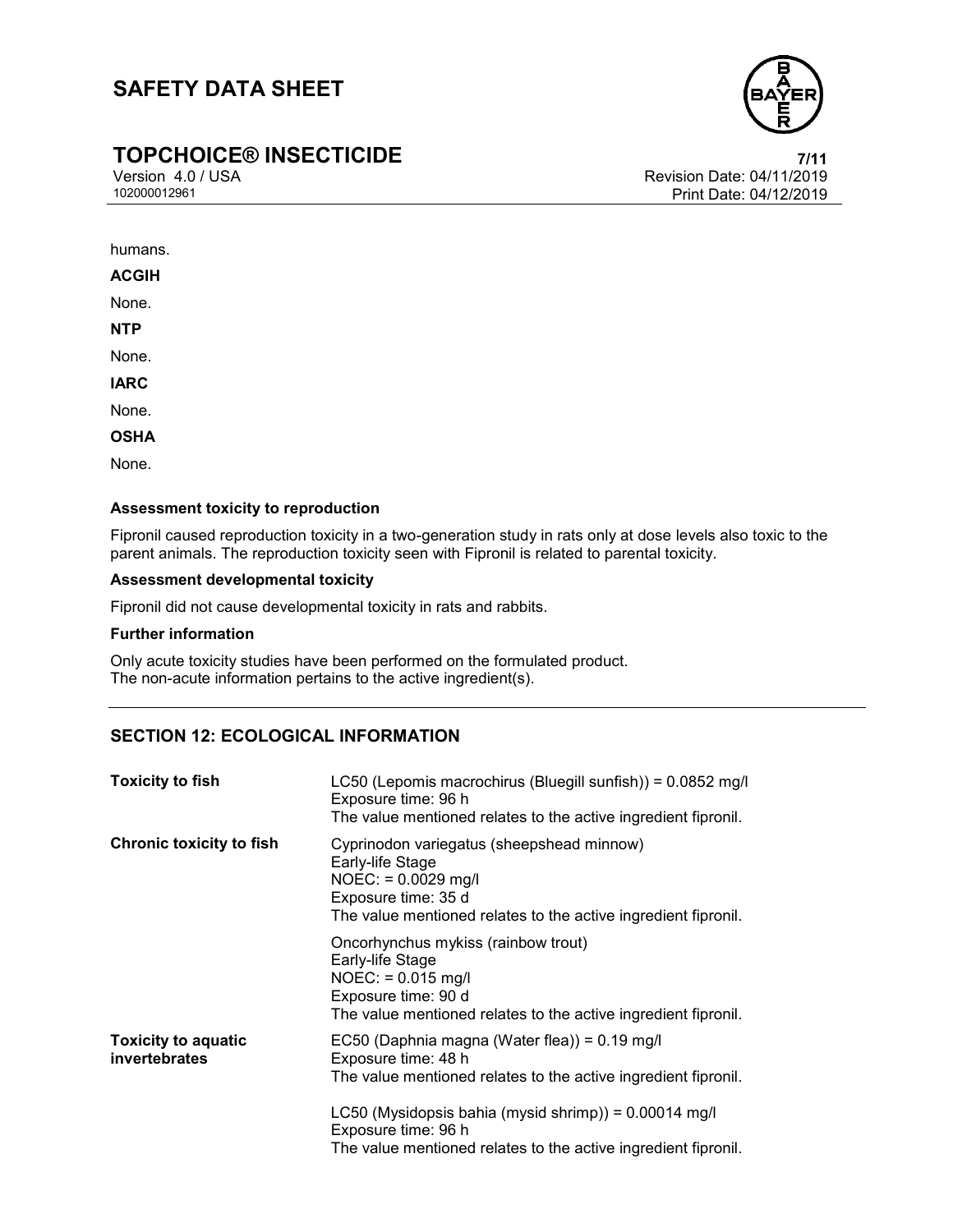

## **TOPCHOICE® INSECTICIDE**<br>Version 4.0 / USA *Revision Date: 04/11/2019*

Version 4.0 / USA Revision Date: 04/11/2019 Print Date: 04/12/2019

| <b>Chronic toxicity to aquatic</b><br>invertebrates | NOEC (Mysidopsis bahia (mysid shrimp)): = 0.0077 µg/l<br>Life Cycle; Exposure time: 28 d<br>The value mentioned relates to the active ingredient fipronil.                                                                                                                                                                                                                                                          |
|-----------------------------------------------------|---------------------------------------------------------------------------------------------------------------------------------------------------------------------------------------------------------------------------------------------------------------------------------------------------------------------------------------------------------------------------------------------------------------------|
|                                                     | NOEC (Daphnia magna (Water flea)): = 0.0098 mg/l<br>Exposure time: 21 d                                                                                                                                                                                                                                                                                                                                             |
|                                                     | The value mentioned relates to the active ingredient fipronil.                                                                                                                                                                                                                                                                                                                                                      |
| <b>Toxicity to aquatic plants</b>                   | EC50 (Desmodesmus subspicatus (green algae)) = 0.068 mg/l<br>Exposure time: 96 h<br>The value mentioned relates to the active ingredient fipronil.                                                                                                                                                                                                                                                                  |
|                                                     | NOEC (Desmodesmus subspicatus (green algae)) = 0.040 mg/l<br>Exposure time: 96 h<br>The value mentioned relates to the active ingredient fipronil.                                                                                                                                                                                                                                                                  |
|                                                     | NOEC (Lemna gibba (gibbous duckweed)) = 0.16 mg/l<br>Exposure time: 14 d<br>The value mentioned relates to the active ingredient fipronil.                                                                                                                                                                                                                                                                          |
| <b>Biodegradability</b>                             | Fipronil:<br>Not rapidly biodegradable                                                                                                                                                                                                                                                                                                                                                                              |
| Koc                                                 | Fipronil: Koc: 427 - 1278                                                                                                                                                                                                                                                                                                                                                                                           |
| <b>Bioaccumulation</b>                              | Fipronil: Bioconcentration factor (BCF) 321<br>Does not bioaccumulate.                                                                                                                                                                                                                                                                                                                                              |
| <b>Mobility in soil</b>                             | Fipronil: Slightly mobile in soils                                                                                                                                                                                                                                                                                                                                                                                  |
| <b>Environmental precautions</b>                    | Do not apply directly to water, to areas where surface water is present<br>or to intertidal areas below the mean high water mark.<br>Do not contaminate surface or ground water by cleaning equipment or<br>disposal of wastes, including equipment wash water.<br>Drift and runoff from treated areas may be hazardous to aquatic<br>organisms in adjacent sites.<br>Apply this product as specified on the label. |

#### **SECTION 13: DISPOSAL CONSIDERATIONS**

#### **Waste treatment methods Product** Pesticide, spray mixture or rinse water that cannot be used according to label instructions may be disposed of on site or at an approved waste disposal facility. **Contaminated packaging** Do not re-use empty containers. Completely empty container into application equipment, then dispose of empty container in a sanitary landfill, by incineration or by other procedures approved by state/provincial and local authorities.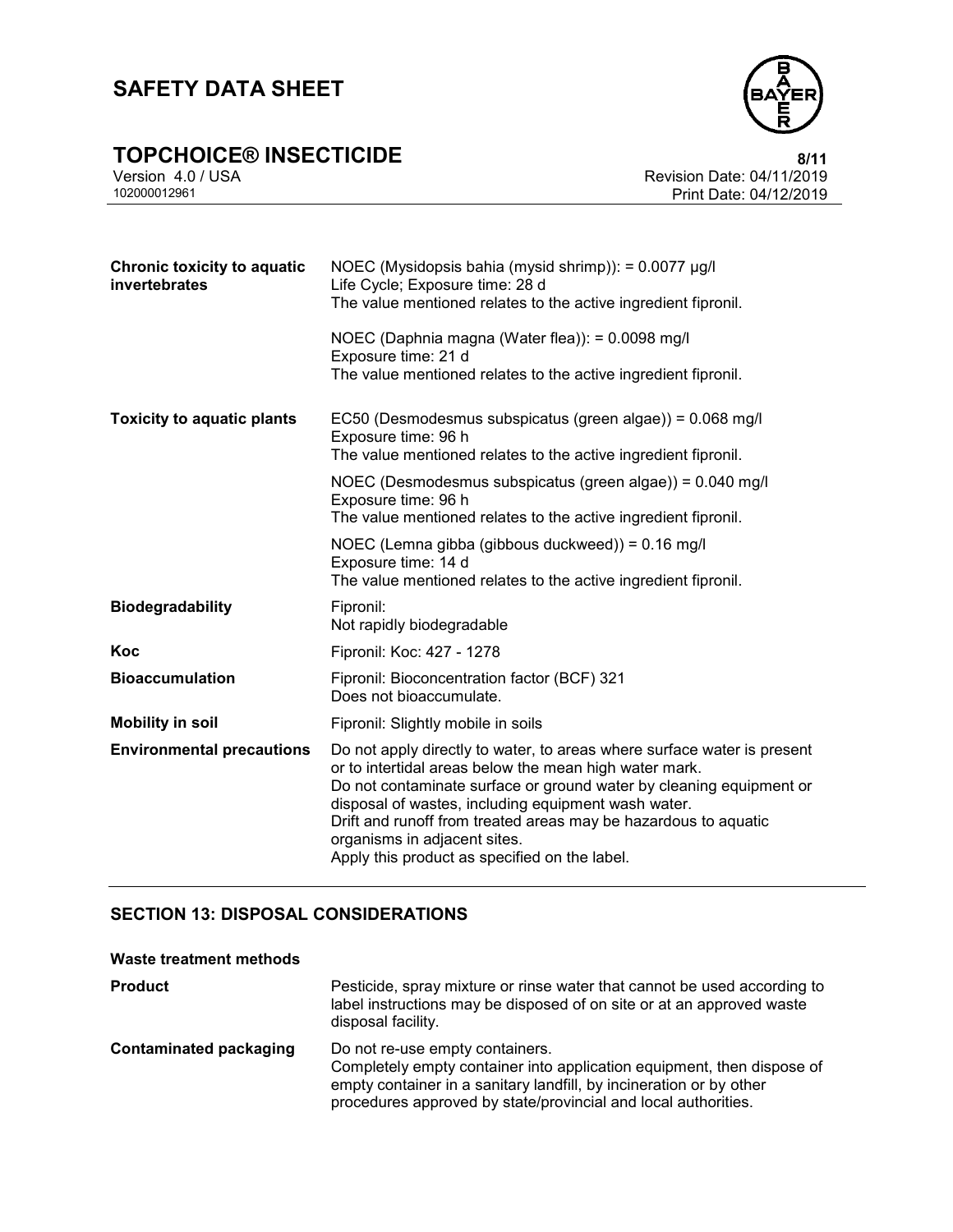

## **TOPCHOICE® INSECTICIDE**<br>Version 4.0 / USA Version 4.0 / USA

Version 4.0 / USA Revision Date: 04/11/2019 Print Date: 04/12/2019

If burned, stay out of smoke. Consult state and local regulations regarding the proper disposal of container. **RCRA Information** Characterization and proper disposal of this material as a special or hazardous waste is dependent upon Federal, State and local laws and are the user's responsibility. RCRA classification may apply.

#### **SECTION 14: TRANSPORT INFORMATION**

| 49CFR                    | Not dangerous goods / not hazardous material                                |  |  |
|--------------------------|-----------------------------------------------------------------------------|--|--|
| IMDG                     |                                                                             |  |  |
| UN number                | 3077                                                                        |  |  |
| Class                    | 9                                                                           |  |  |
| Packaging group          | Ш                                                                           |  |  |
| Marine pollutant         | YES.                                                                        |  |  |
| Proper shipping name     | ENVIRONMENTALLY HAZARDOUS SUBSTANCE, SOLID,<br>N.O.S.<br>(FIPRONIL MIXTURE) |  |  |
| <b>IATA</b>              |                                                                             |  |  |
| UN number                | 3077                                                                        |  |  |
| Class                    | 9                                                                           |  |  |
| Packaging group          | Ш                                                                           |  |  |
| Environm. Hazardous Mark | YES.                                                                        |  |  |
| Proper shipping name     | ENVIRONMENTALLY HAZARDOUS SUBSTANCE, SOLID,<br>N.O.S.                       |  |  |
|                          | (FIPRONIL MIXTURE)                                                          |  |  |

This transportation information is not intended to convey all specific regulatory information relating to this product. It does not address regulatory variations due to package size or special transportation requirements.

#### **SECTION 15: REGULATORY INFORMATION**

**EPA Registration No.** 432-1217 **US Federal Regulations TSCA list** Methyl oleate 112-62-9 **US. Toxic Substances Control Act (TSCA) Section 12(b) Export Notification (40 CFR 707, Subpt D)** Not applicable. **SARA Title III - Section 302 - Notification and Information** None. **SARA Title III - Section 313 - Toxic Chemical Release Reporting** None.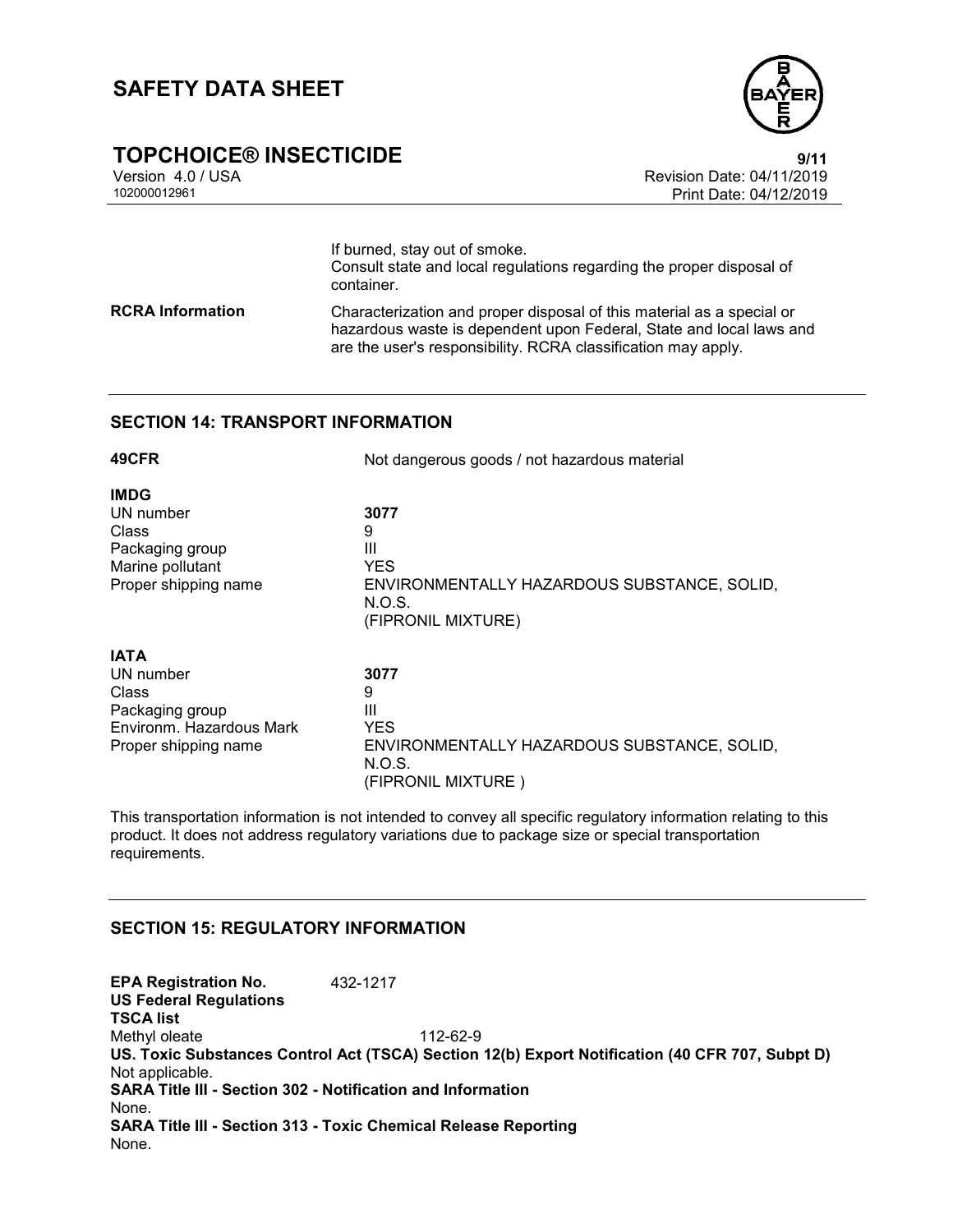

## **TOPCHOICE® INSECTICIDE**<br>Version 4.0 / USA **10/11**<br>Revision Date: 04/11/2019

Version 4.0 / USA Revision Date: 04/11/2019 Print Date: 04/12/2019

#### **US States Regulatory Reporting CA Prop65**

This product does not contain any substances known to the State of California to cause cancer.

This product does not contain any substances known to the State of California to cause reproductive harm.

#### **US State Right-To-Know Ingredients**

| _ _ _ _ _ _ _ |  |          |  |
|---------------|--|----------|--|
| Methyl oleate |  | 112-62-9 |  |
|               |  |          |  |

#### **EPA/FIFRA Information:**

This chemical is a pesticide product registered by the Environmental Protection Agency and is subject to certain labeling requirements under federal pesticide law. These requirements differ from the classification criteria and hazard information required for safety data sheets, and for workplace labels of non-pesticide chemicals. Following is the hazard information required on the pesticide label:

| Signal word:       | Caution!                                                                                                                                                          |
|--------------------|-------------------------------------------------------------------------------------------------------------------------------------------------------------------|
| Hazard statements: | Harmful if absorbed through skin.<br>Causes eye irritation.<br>Avoid contact with skin, eyes and clothing.<br>Wash thoroughly with soap and water after handling. |

#### **SECTION 16: OTHER INFORMATION**

#### **Abbreviations and acronyms**

| 49CFR         | Code of Federal Regulations, Title 49                                 |
|---------------|-----------------------------------------------------------------------|
| <b>ACGIH</b>  | US. ACGIH Threshold Limit Values                                      |
| ATE           | Acute toxicity estimate                                               |
| CAS-Nr.       | Chemical Abstracts Service number                                     |
| <b>CERCLA</b> | Comprehensive Environmental Response, Compensation, and Liability Act |
| <b>EINECS</b> | European inventory of existing commercial substances                  |
| <b>ELINCS</b> | European list of notified chemical substances                         |
| <b>IARC</b>   | International Agency for Research on Cancer                           |
| <b>IATA</b>   | International Air Transport Association                               |
| <b>IMDG</b>   | International Maritime Dangerous Goods                                |
| N.O.S.        | Not otherwise specified                                               |
| NTP           | US. National Toxicology Program (NTP) Report on Carcinogens           |
| <b>OECD</b>   | Organization for Economic Co-operation and Development                |
| <b>TDG</b>    | <b>Transportation of Dangerous Goods</b>                              |
| <b>TWA</b>    | Time weighted average                                                 |
| UN            | <b>United Nations</b>                                                 |
| <b>WHO</b>    | World health organisation                                             |
|               |                                                                       |